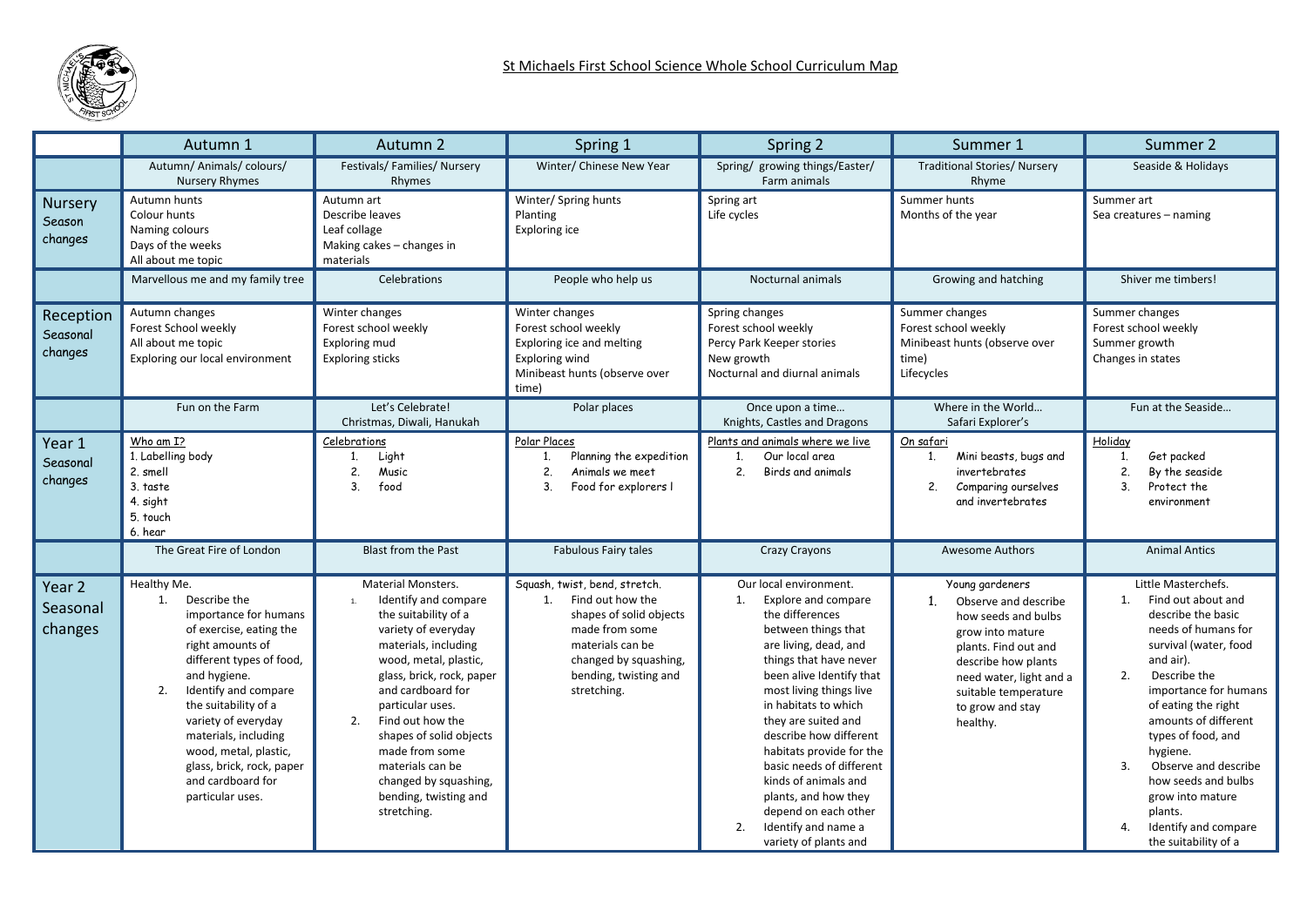|        | Prehistoric Britain                                                                                                                                                                                                                                                                                                                                                    | European Adventure                                                                                                                                                                                                                                                                                                                                                                                                                                                                                                                                                                                                                                                                                                                                                                                                                                                                                                                                                                                                                                                                                                                                                                            | The Romans in Britain                                                                                                                                                                                                                                                   | animals in their<br>habitats, including<br>micro-habitats.<br>3.<br>Describe how animals<br>obtain their food from<br>plants and other<br>animals, using the idea<br>of a simple food chain,<br>and identify and name<br>different sources of<br>food<br>Chocolate                                                                                          | Maps                                                                                                                                                                                                                                                                                                                                                                                                                                                                                                                                                                                                                          | variety of everyday<br>materials, including<br>wood, metal, plastic,<br>glass, brick, rock, paper<br>and cardboard for<br>particular uses.<br>Rivers<br>Go With The Flow |
|--------|------------------------------------------------------------------------------------------------------------------------------------------------------------------------------------------------------------------------------------------------------------------------------------------------------------------------------------------------------------------------|-----------------------------------------------------------------------------------------------------------------------------------------------------------------------------------------------------------------------------------------------------------------------------------------------------------------------------------------------------------------------------------------------------------------------------------------------------------------------------------------------------------------------------------------------------------------------------------------------------------------------------------------------------------------------------------------------------------------------------------------------------------------------------------------------------------------------------------------------------------------------------------------------------------------------------------------------------------------------------------------------------------------------------------------------------------------------------------------------------------------------------------------------------------------------------------------------|-------------------------------------------------------------------------------------------------------------------------------------------------------------------------------------------------------------------------------------------------------------------------|-------------------------------------------------------------------------------------------------------------------------------------------------------------------------------------------------------------------------------------------------------------------------------------------------------------------------------------------------------------|-------------------------------------------------------------------------------------------------------------------------------------------------------------------------------------------------------------------------------------------------------------------------------------------------------------------------------------------------------------------------------------------------------------------------------------------------------------------------------------------------------------------------------------------------------------------------------------------------------------------------------|--------------------------------------------------------------------------------------------------------------------------------------------------------------------------|
| Year 3 | Rocks, Soils & Fossils<br>1. Compare and group<br>together different<br>kinds of rocks on the<br>basis of their<br>appearance and simple<br>physical properties.<br>Describe in simple<br>2.<br>terms how fossils are<br>formed when things<br>that have lived are<br>trapped within rock.<br>3.<br>Recognise that soils are<br>made from rocks and<br>organic matter. | Light and shadows<br>Forces & Magnets<br>1.<br>Recognise that we<br>1.<br>Compare how things<br>move on different<br>need light in order to<br>see things and that<br>surfaces. Notice that<br>dark is the absence of<br>some forces need<br>light.<br>contact between two<br>objects, but magnetic<br>2.<br>Notice that light is<br>forces can act at a<br>reflected from<br>distance.<br>surfaces.<br>2.<br>Observe how magnets<br>3.<br>Recognise that light<br>attract or repel each<br>from the Sun can be<br>other and attract some<br>dangerous and that<br>materials and not<br>there are ways to<br>others. Compare and<br>protect the eyes.<br>group together a<br>4.<br>Recognise that<br>variety of everyday<br>shadows are formed<br>materials on the basis<br>when the light from a<br>of whether they are<br>light source is blocked<br>attracted to a magnet,<br>by a solid object.<br>and identify some<br>5.<br>Find patterns in the<br>magnetic materials.<br>way that the sizes of<br>3.<br>Describe magnets as<br>shadows change.<br>having two poles.<br>Predict whether two<br>magnets will attract or<br>repel each other,<br>depending on which<br>poles are facing. |                                                                                                                                                                                                                                                                         | Food & our bodies<br>1.<br>Identify that animals,<br>including humans,<br>need the right types<br>and amount of<br>nutrition and that they<br>cannot make their own<br>food: they get nutrition<br>from what they eat.<br>2.<br>Identify that humans<br>and some other<br>animals have skeletons<br>and muscles for<br>support, protection<br>and movement. | Plants & germination (How<br>does your garden grow?<br>1. Identify and describe<br>the functions of<br>different parts of<br>flowering plants: roots,<br>stem / trunk, leaves<br>and flowers.<br>2.<br>Explore the<br>requirements of plants<br>for life and growth (air,<br>light, water, nutrients<br>from soil, and room to<br>grow) and how they<br>vary from plant to<br>plant.<br>3.<br>Investigate the way in<br>which water is<br>transported within<br>plants. Explore the part<br>that flowers play in the<br>life cycle of flowering<br>plants, including<br>pollination, seed<br>formation and seed<br>dispersal. | Science in action<br>(Investigation Unit)                                                                                                                                |
|        | Anglo-Saxons & Vikings                                                                                                                                                                                                                                                                                                                                                 |                                                                                                                                                                                                                                                                                                                                                                                                                                                                                                                                                                                                                                                                                                                                                                                                                                                                                                                                                                                                                                                                                                                                                                                               |                                                                                                                                                                                                                                                                         | Chocolate                                                                                                                                                                                                                                                                                                                                                   |                                                                                                                                                                                                                                                                                                                                                                                                                                                                                                                                                                                                                               | <b>Ancient Egyptians</b>                                                                                                                                                 |
| Year 4 | <b>Teeth and Eating</b><br>Understand principles of a healthy and<br>varied diet.<br>Prepare and cook dishes using a range<br>of cooking techniques.<br>Describe the simple functions of the<br>basic parts of the digestive system in<br>humans.                                                                                                                      | Looking at States<br>Compare and group materials together,<br>according to whether they are solids,<br>liquids or gases<br>Observe that some materials change<br>state when they are heated or cooled,<br>and measure or research the<br>temperature at which this happens in                                                                                                                                                                                                                                                                                                                                                                                                                                                                                                                                                                                                                                                                                                                                                                                                                                                                                                                 | Power it Up<br>Identify common appliances that run<br>on electricity<br>Construct a simple series electrical<br>circuit, identifying and naming its basic<br>parts, including cells, wires, bulbs,<br>switches and buzzers<br>Identify whether or not a lamp will light | What's That Sound?<br>Identify how sounds are made,<br>associating some of them with<br>something vibrating<br>Recognise that vibrations from sounds<br>travel through a medium to the ear<br>Find patterns between the pitch of a                                                                                                                          | <b>Living Things</b><br>Recognise that living things can be<br>grouped in a variety of ways<br>Explore and use classification keys to<br>help group, identify and name a variety<br>of living things in their local and wider<br>environment                                                                                                                                                                                                                                                                                                                                                                                  |                                                                                                                                                                          |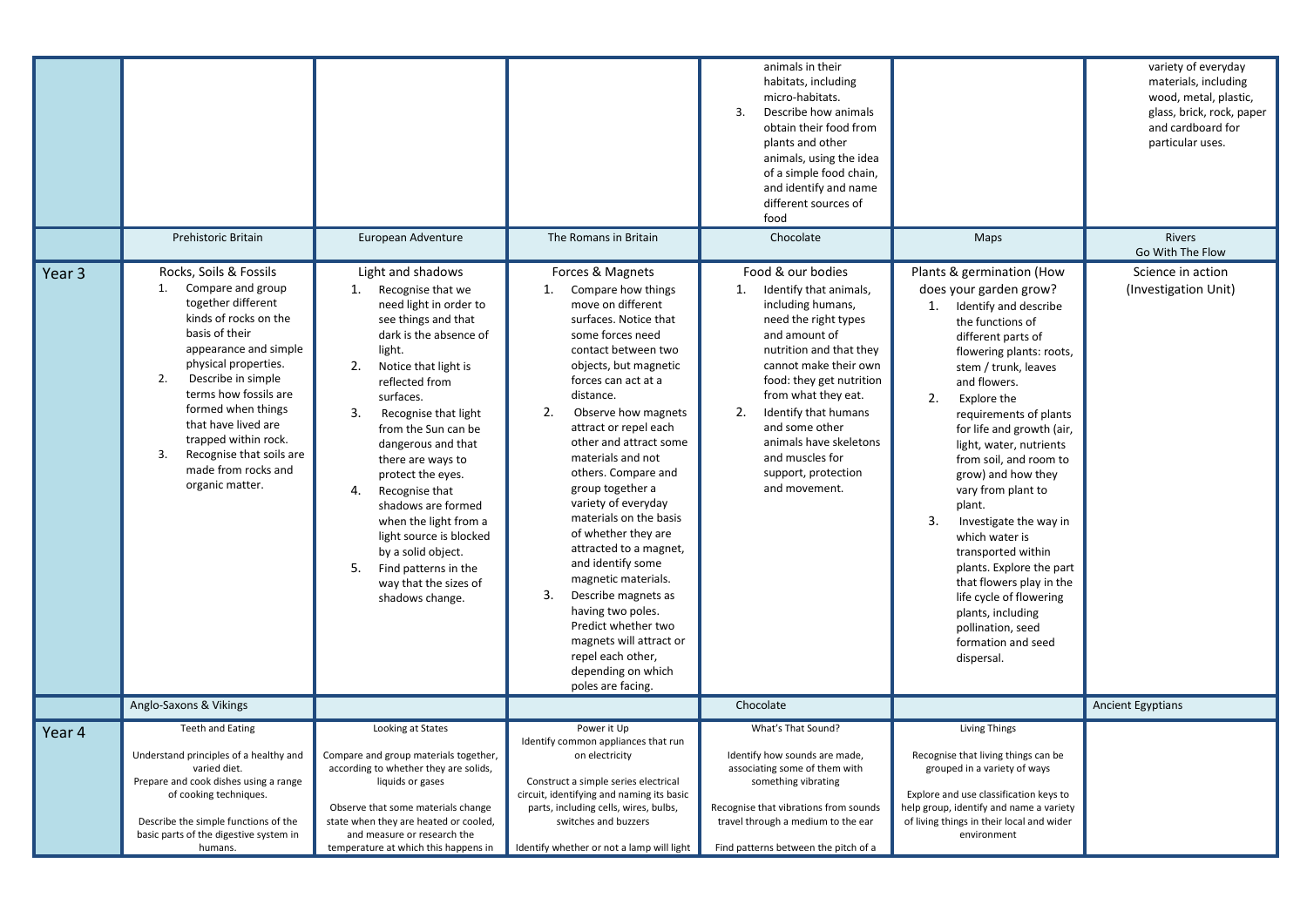|                            | humans and their simple functions.<br>Construct and interpret a variety of<br>food chains, identifying producers,<br>predators and prey. | Identify the different types of teeth in          | degrees Celsius (°C)<br>and condensation in the water cycle<br>with temperature. | Identify the part played by evaporation<br>and associate the rate of evaporation | in a simple series circuit, based on<br>whether or not the lamp is part of a<br>complete loop with a battery<br>Recognise that a switch opens and<br>closes a circuit and associate this with<br>whether or not a lamp lights in a simple<br>series circuit<br>Recognise some common conductors<br>and insulators, and associate metals<br>with being good conductors. |                                                       | sound and features of the object that<br>produced it<br>Find patterns between the volume of a<br>sound and the strength of the<br>vibrations that produced it<br>Recognise that sounds get fainter as<br>the distance from the sound source<br>increases. |                                      | Recognise that environments can<br>change and that this can sometimes<br>pose dangers to living things |                          |                                                        |                                                   |
|----------------------------|------------------------------------------------------------------------------------------------------------------------------------------|---------------------------------------------------|----------------------------------------------------------------------------------|----------------------------------------------------------------------------------|------------------------------------------------------------------------------------------------------------------------------------------------------------------------------------------------------------------------------------------------------------------------------------------------------------------------------------------------------------------------|-------------------------------------------------------|-----------------------------------------------------------------------------------------------------------------------------------------------------------------------------------------------------------------------------------------------------------|--------------------------------------|--------------------------------------------------------------------------------------------------------|--------------------------|--------------------------------------------------------|---------------------------------------------------|
| Year 5<br>Middle<br>School | Christchurch<br>Introduction to<br>science<br>Light                                                                                      | Walton<br>Out of this<br>World - Earth &<br>Space | Christchurch<br>Electricity                                                      | Walton<br>Let's Get<br>Moving -<br>Forces &<br>Gravity                           | Christchurch<br>Digestion and<br>circulation                                                                                                                                                                                                                                                                                                                           | Walton<br>Growing up<br>and Getting<br>Old            | Christchurch<br>Human life<br>cycles                                                                                                                                                                                                                      | Walton<br>Properties of<br>Materials | Christchurch<br>Practical skills.<br>Principles of<br>scientific<br>enquiry                            | Walton<br>Circle of Life | Christchurch<br>Living things<br>and their<br>habitats | Walton<br>Developing<br>working<br>scientifically |
| Year 6<br>Middle<br>School | Christchurch<br>Evolution and<br>inheritance                                                                                             | Walton<br>Living<br>organisms                     | Christchurch<br>Classification                                                   | Walton<br>Light                                                                  | Christchurch<br>Electricity                                                                                                                                                                                                                                                                                                                                            | Walton<br>Reversible and<br>irreversible<br>reactions | Christchurch<br>Light                                                                                                                                                                                                                                     | Walton<br>The body                   | Christchurch<br>Properties and<br>changes in<br>materials                                              | Walton<br>Electricity    | Christchurch<br>Practical<br>microscope<br>skills      | Walton<br>Evolution                               |

## **Purpose of Study (National Curriculum)**

A high-quality science education provides the foundations for understanding the world through the specific disciplines of biology, chemistry and physics. Science has changed our lives and is vital to the world's future prosperity, and all pupils should be taught essential aspects of the knowledge, methods, processes and uses of science. Through building up a body of key foundational knowledge and concepts, pupils should be encouraged to recognise the power of rational explanation and develop a sense of excitement and curiosity about natural phenomena. They should be encouraged to understand how science can be used to explain what is occurring, predict how things will behave, and analyse causes.

# **Aims (National Curriculum)**

The national curriculum for science aims to ensure that all pupils:

- develop scientific knowledge and conceptual understanding through the specific disciplines of biology, chemistry and physics
- develop understanding of the nature, processes and methods of science through different types of science enquiries that help them to answer scientific questions about the world around them
- are equipped with the scientific knowledge required to understand the uses and implications of science, today and for the future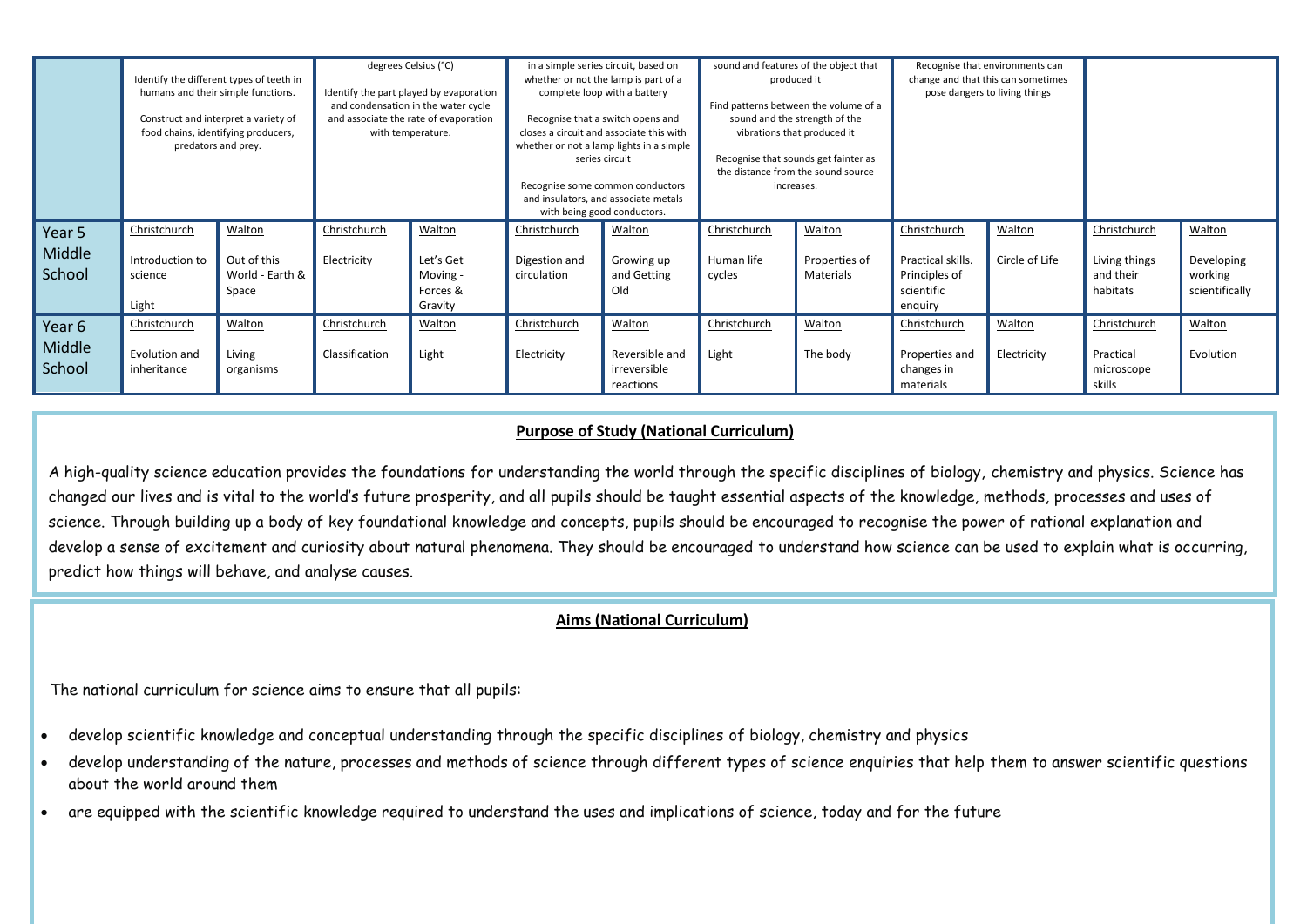### **Early Years Foundation Stage Curriculum**

## Three and four year olds

- Plant seeds and care for growing plants.
- Understand the key features of the life cycle of a plant and an animal.
- Begin to understand the need to respect and care for the natural environment and all living things.
- Explore and talk about different forces they feel
- Talk about different materials and changes

### Reception

- Explore the natural world around them
- Describe what they see, hear and feel when outside
- Explore the natural world around them.
- Understand the changing of seasons

# ELG

- Explore the natural world around them, making observations and drawing pictures of animals and plants.
- Know some similarities and differences between the natural world around them and contrasting environments, drawing on their experiences and what has been read in class.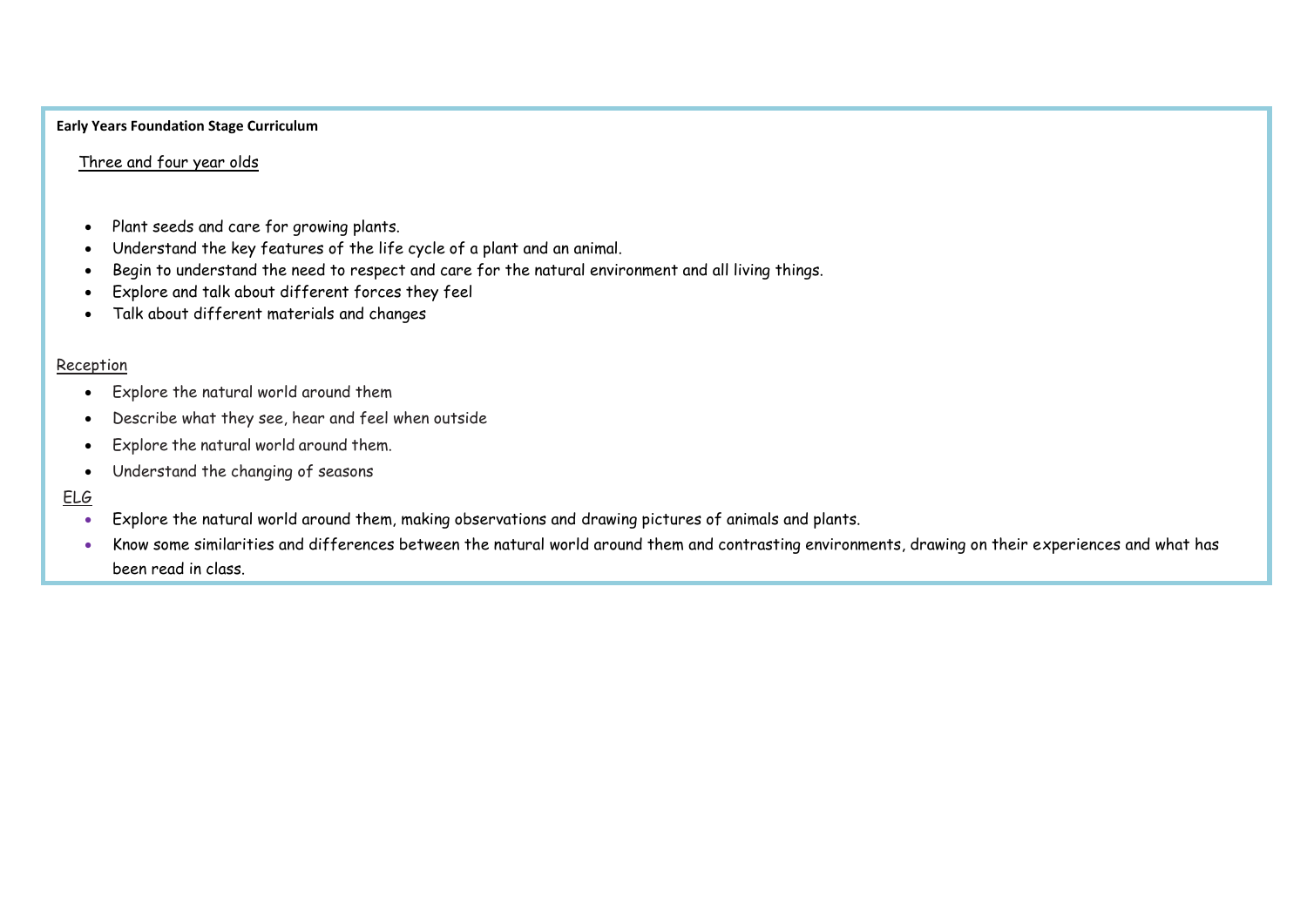|                | <b>Key Stage 1</b>                                                                                                                                                                                                                                                                                                                                                                                                                                                                                                                                                                                                                                                                                                                                                                                                                                                                                                                                                                | <b>Key Stage 2</b>                                                                                                                                                                                                                                                                                                                                                                                                                                                                                                                                                                                                                                                                                                                                                                                                                                                                                                                              |
|----------------|-----------------------------------------------------------------------------------------------------------------------------------------------------------------------------------------------------------------------------------------------------------------------------------------------------------------------------------------------------------------------------------------------------------------------------------------------------------------------------------------------------------------------------------------------------------------------------------------------------------------------------------------------------------------------------------------------------------------------------------------------------------------------------------------------------------------------------------------------------------------------------------------------------------------------------------------------------------------------------------|-------------------------------------------------------------------------------------------------------------------------------------------------------------------------------------------------------------------------------------------------------------------------------------------------------------------------------------------------------------------------------------------------------------------------------------------------------------------------------------------------------------------------------------------------------------------------------------------------------------------------------------------------------------------------------------------------------------------------------------------------------------------------------------------------------------------------------------------------------------------------------------------------------------------------------------------------|
| Chemistry      | • Distinguish between an object and the material<br>from which it is made<br>· Identify and name a variety of everyday materials<br>including wood, plastic, glass, metal, water and rock<br>• Describe the simple physical properties of a<br>variety of everyday materials<br>• Compare and group together a variety of everyday<br>materials on the basis of their simple physical<br>properties<br>. Find out how the shapes of solid objects made from<br>some materials can be changed by squashing,<br>bending, twisting and stretching<br>. Identify and compare the suitability of a variety of<br>materials such as wood, metal, plastic, glass, brick,<br>rock, paper and cardboard for particular uses.                                                                                                                                                                                                                                                               | Describe in simple terms how fossils are formed<br>when things that lived are trapped in a rock.<br>Recognise that soils are made from rock and organic<br>matter.<br>Compare and group together different kinds<br>$\bullet$<br>of rocks on the basis of their appearance and<br>simple physical properties<br>Compare and group materials together,<br>according to whether they are solids, liquids<br>or gases<br>Identify the part played by evaporation and<br>condensation in the water cycle and associate<br>the rate of evaporation with temperature<br>Observe that some materials change state<br>$\bullet$<br>when they are heated and cooled, and measure<br>or research the temperature at which this<br>happens in degrees Celsius                                                                                                                                                                                              |
| <b>Biology</b> | • Identify that most living things live in habitats to<br>which they are suited and describe how different<br>habitats provide for the basic needs of different<br>kinds of animals and plants and how they depend on<br>each other<br>• Identify and name a variety of plants and animals in<br>their habitats, including micro-habitats<br>• Describe how animals obtain their food from plants<br>and other animals, using the idea of a simple food<br>chain, and identify and name different sources of<br>food<br>· Find out and describe how plants need water, light<br>and a suitable temperature to grow and stay healthy<br>• Identify and name a variety of common wild and<br>garden plants including deciduous and evergreen<br>trees<br>. Identify and describe the basic structure of a<br>variety of common flowering plants, including trees<br>• Explore and compare the differences between<br>things that are living, dead and that have never<br>been alive | • Recognise that living things can be grouped in a<br>variety of ways<br>· Explore and use classification keys to  local and<br>wider environment<br>• Explore the requirements of plants for life and<br>growth (air, light, water, nutrients from soil, and<br>room to grow) they vary from plant to plant<br>Recognise that environments can change and this<br>can sometimes pose dangers to living things<br>• Identify and describe the functions of different<br>parts of flowering plants; roots, stem/trunk, leaves<br>and flowers<br>Investigate the way in which water is transported<br>within plants<br>• Explore the part that flowers play in the life cycle<br>of flowering plants including pollination, seed<br>formation and seed dispersal<br>Identify that animals, including humans need the<br>right types and amount of nutrition and that they<br>cannot make their own food; they get nutrition<br>from what they eat |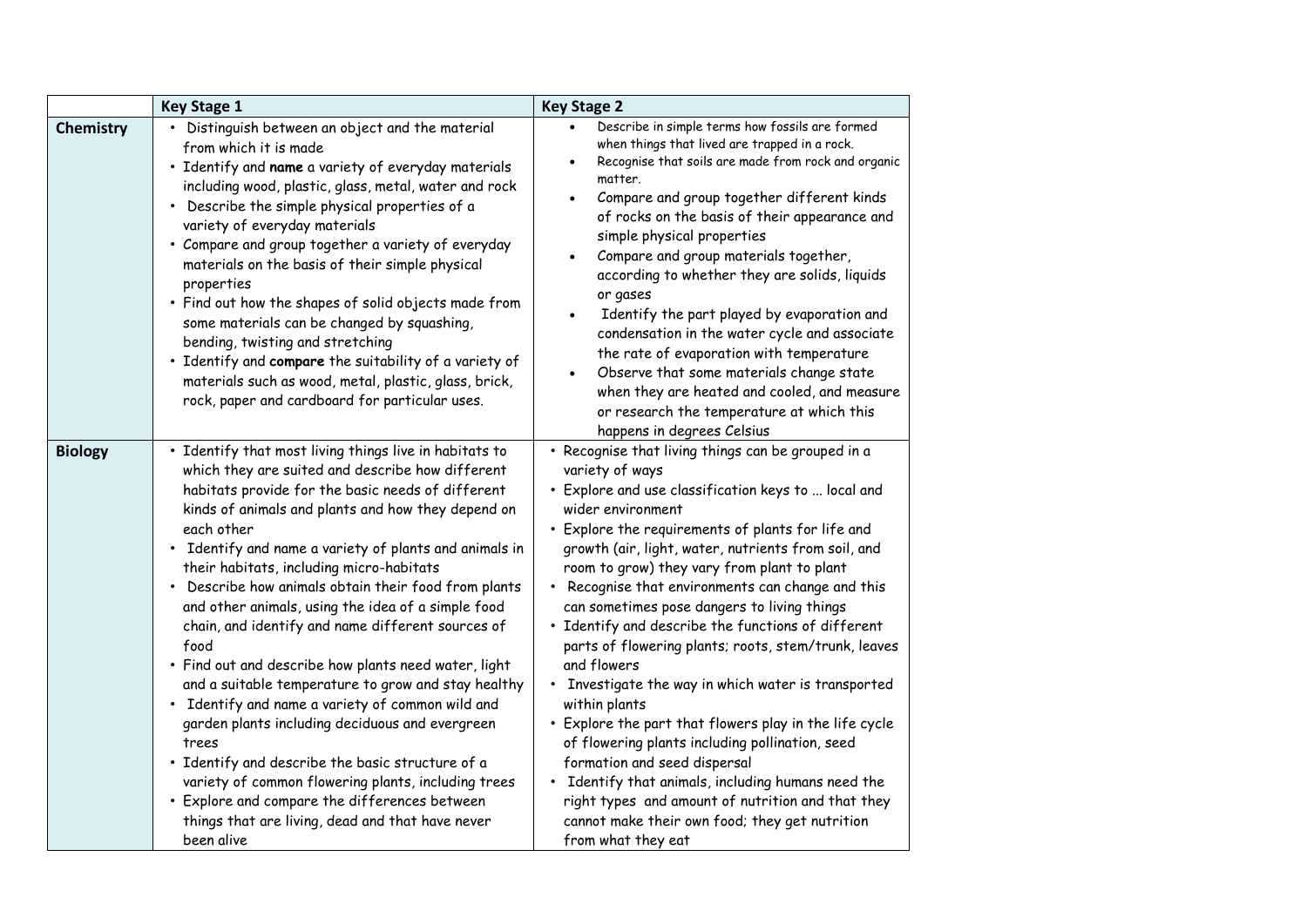|                | · Observe and describe how seeds and bulbs grow<br>into mature plants<br>· Identify and name a variety of common animals<br>including amphibians, reptiles, birds and mammals<br>• Identify and name a variety of common animals<br>that are carnivores, herbivores and omnivores<br>• Notice that animals, including humans, have<br>offspring which grow into adults<br>• Find out about and describe the basic needs of<br>animals including animals for survival (water, food<br>and air)<br>• Describe and compare the structure of a variety of<br>common animals (fish, amphibians, reptiles, birds<br>and mammals, including pets)<br>• Identify, name, draw and label the basic parts of<br>the human body and say which parts of the body is<br>associated with each sense<br>• Describe the importance for humans of exercise,<br>eating the right amounts of different types of<br>food, and hygiene | • Identify that humans and some other animals have<br>skeletons and muscles for support, protection and<br>movement<br>• Describe the simple functions of the basic parts of<br>the digestive system in humans<br>• Identify the different types of teeth in humans<br>and their simple functions<br>• Construct and interpret a variety of food chains,<br>identifying producers, predators and prey                                                                                                                                                                                |
|----------------|------------------------------------------------------------------------------------------------------------------------------------------------------------------------------------------------------------------------------------------------------------------------------------------------------------------------------------------------------------------------------------------------------------------------------------------------------------------------------------------------------------------------------------------------------------------------------------------------------------------------------------------------------------------------------------------------------------------------------------------------------------------------------------------------------------------------------------------------------------------------------------------------------------------|--------------------------------------------------------------------------------------------------------------------------------------------------------------------------------------------------------------------------------------------------------------------------------------------------------------------------------------------------------------------------------------------------------------------------------------------------------------------------------------------------------------------------------------------------------------------------------------|
| <b>Physics</b> |                                                                                                                                                                                                                                                                                                                                                                                                                                                                                                                                                                                                                                                                                                                                                                                                                                                                                                                  | • Compare how things move on different surfaces<br>• Notice that some forces need contact between 2<br>objects but magnetic forces can act at a distance<br>• Observe how magnets attract or repel each other<br>and attract some materials and not others<br>• Compare and group together a variety of everyday<br>materials on the basis of whether they are<br>attracted to a magnet, and identify some magnetic<br>materials<br>• Describe magnets as having two poles<br>• Predict whether two magnets will attract or repel<br>each other, depending on which poles are facing |